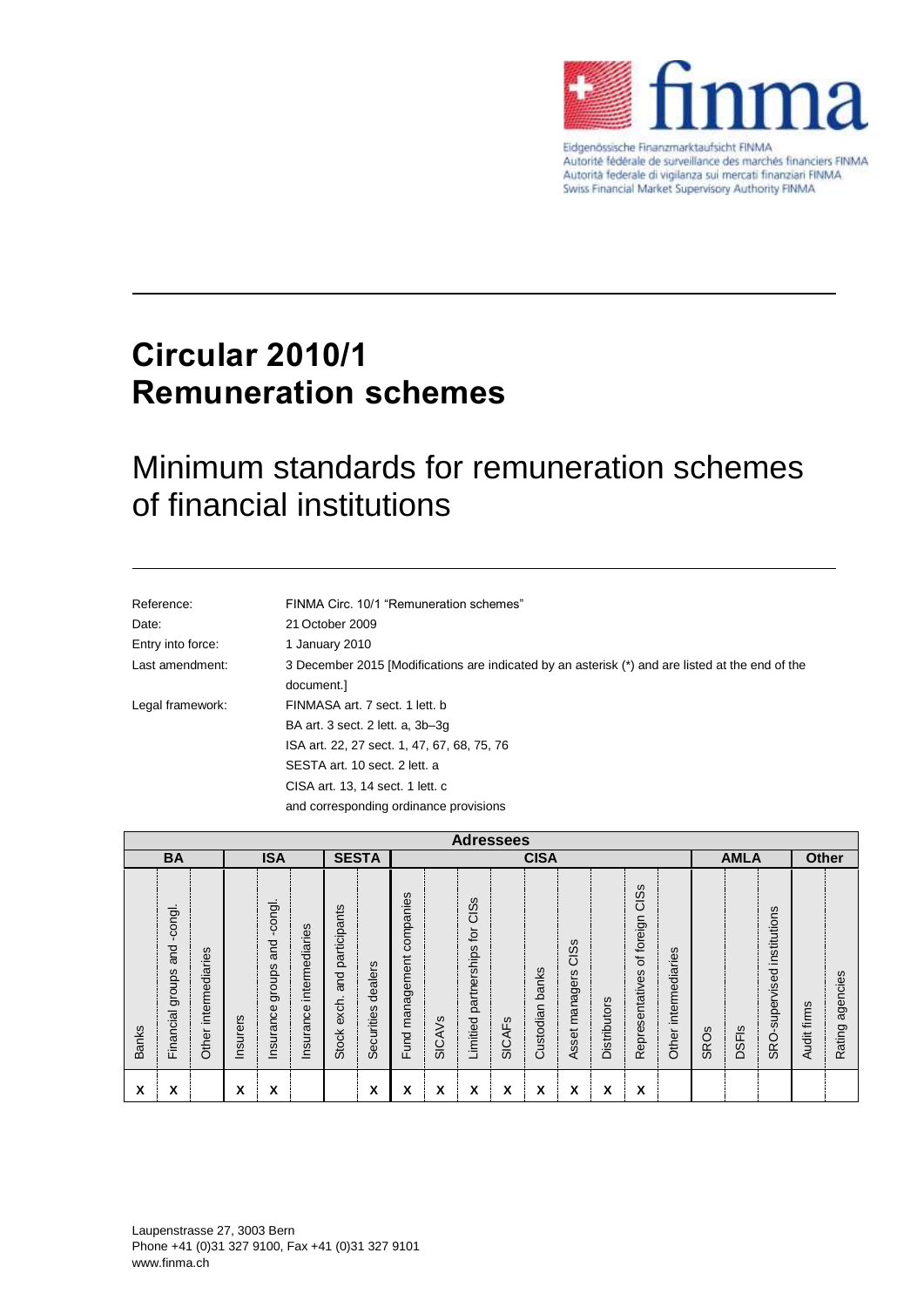# **Table of Contents**



| I.  | <b>Introduction</b>                                                                                                                                         | Mn | $1 - 3$   |
|-----|-------------------------------------------------------------------------------------------------------------------------------------------------------------|----|-----------|
| Ш.  | <b>Scope</b>                                                                                                                                                | Mn | $4 - 10$  |
| Ш.  | <b>Definitions</b>                                                                                                                                          |    | Mn 11-15  |
| IV. | <b>Principles</b>                                                                                                                                           |    | Mn 16-74  |
|     | Principle 1: The Board of Directors is responsible for the de-<br>sign and implementation of a remuneration policy and issues<br>the rules relating thereto | Mn | $16 - 22$ |
|     | Principle 2: The remuneration scheme is simple, transparent,<br>enforceable, and oriented towards the long term                                             |    | Mn 23-26  |
|     | Principle 3: The firm's independent control functions and ex-<br>perts are involved in designing and applying the remuneration<br>scheme                    |    | Mn 27-29  |
|     | Principle 4: The structure and level of total remuneration is<br>aligned with the firm's risk policies and designed so as to en-<br>hance risk awareness    |    | Mn 30-38  |
|     | Principle 5: Variable remuneration is funded through the long-<br>term economic performance of the company                                                  |    | Mn 39-43  |
|     | Principle 6: Variable remuneration is granted according to<br>sustainable criteria                                                                          |    | Mn 44-47  |
|     | Principle 7: Deferrals link remuneration with the future devel-<br>opment of performance and risk                                                           |    | Mn 48-56  |
|     | Principle 8: Control functions are remunerated in a way so as<br>to avoid conflicts of interest                                                             |    | Mn 57-60  |
|     | Principle 9: The Board of Directors shall report annually on the<br>implementation of the remuneration policy                                               |    | Mn 61-71  |
|     | Principle 10: Any deviation from these principles is permissi-<br>ble only in justified exceptional circumstances and must be<br>disclosed                  |    | Mn 72-74  |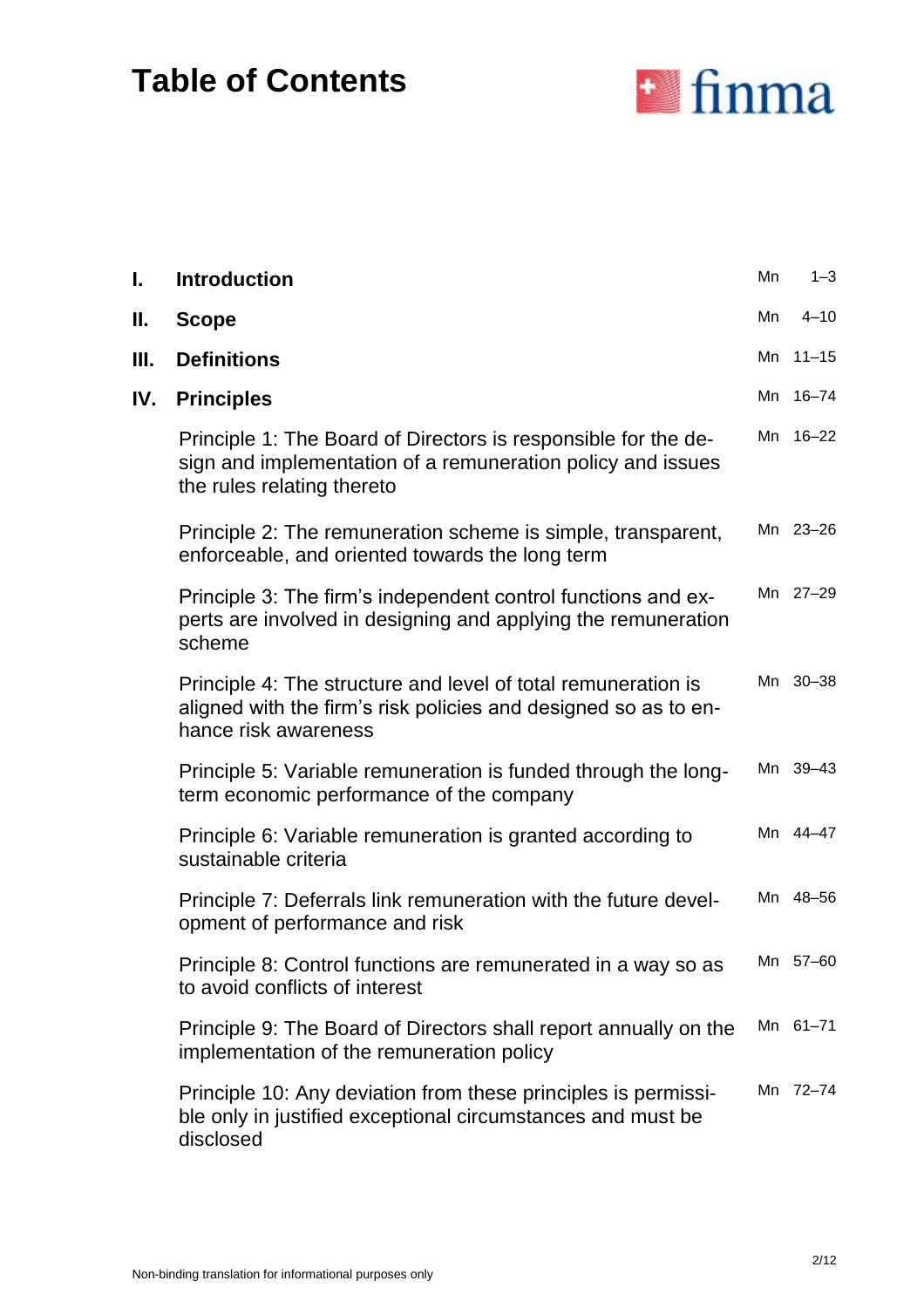# **Table of Contents**



| V. Implementation                  | Mn 75–80 |
|------------------------------------|----------|
| <b>VI.</b> Transitional provisions | Mn 81–83 |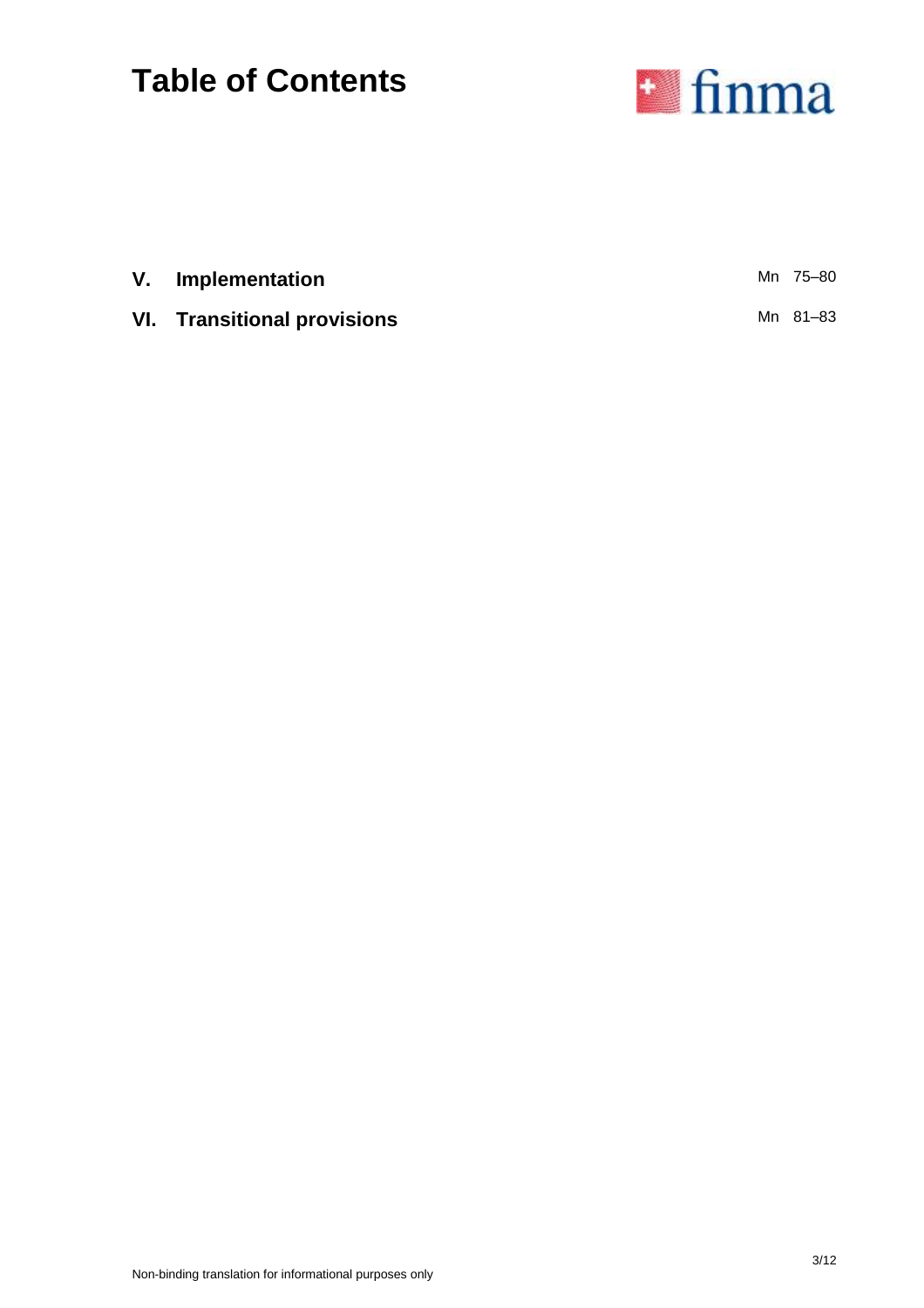

1

# **I. Introduction**

The remuneration scheme is an integral part of the organization of a financial institution and can exert considerable influence on its capital, liquidity and risk situation. In addition, remuneration creates incentives. Such incentives must not serve to incite the taking of inappropriate risks, the infringing of applicable law or regulations, internal rules or the violation of agreements. Instead, remuneration schemes at financial institutions should motivate employees to contribute to the long-term success and stability of the company. The risks taken should be considered in the remuneration.

This Circular defines minimum standards for the design, implementation and disclosure of remuneration schemes in financial institutions. The application of these minimum standards is subject to the principle of proportionality. In this connection, the following factors shall be taken into account: the complexity, size and risk profile of the financial institution and of its constituent units; the function, job activities and level of compensation of the persons in question.  $\overline{2}$ 

For financial institutions, this Circular serves to supplement the rules contained in the Swiss Code of Obligations as well as the disclosure provisions concerning remuneration applicable under stock exchange regulations, albeit without replacing them. This Circular applies regardless of the legal form of the financial institution and whether or not said institution is publicly listed. 3

## **II. Scope**

This Circular applies to banks, securities traders, financial groups and conglomerates, insurance companies, and insurance groups and conglomerates that are subject to Swiss financial market supervision. It also applies to persons and firms authorized under art. 13 sect. 2 and 4 of the Collective Investment Schemes Act (CISA; SR 951.31). All of the above are referred to hereinafter as "firms". 4

This Circular is applicable to the firms' domestic and foreign subsidiaries and branches which are mandatorily included in consolidations. If mandatory foreign regulations conflict with the application of this Circular or if a firm is seriously disadvantaged by this Circular in a foreign labour market, it shall inform FINMA. FINMA shall assess the situation and may consult foreign supervisory authorities. FINMA may exempt a firm, in part or in full, from implementing the present provisions in the foreign labour market in question. 5

For the following firms implementation of this Circular shall be mandatory:

- Banks, securities traders, financial groups and conglomerates, who in their capacity as individual firm or at the financial group or conglomerate level, are required to maintain equity capital (minimum requirements pursuant to Articles 7 ss. and Article 42 of the Capital Adequacy Ordinance [CAO; SR 952.03]) in the amount of at least CHF 2 billion; 6
- Insurance companies, insurance groups and conglomerates, which, in their capacity as an insurance company, or at the insurance group or conglomerate level, are required to hold equity capital amounting to at least CHF 15 billion in line with the risks to which they are exposed (target capital in accordance with Article 22, para. 2, 198 and 204 of the Insurance Supervision Ordinance [ISO; SR 961.011]). 7\*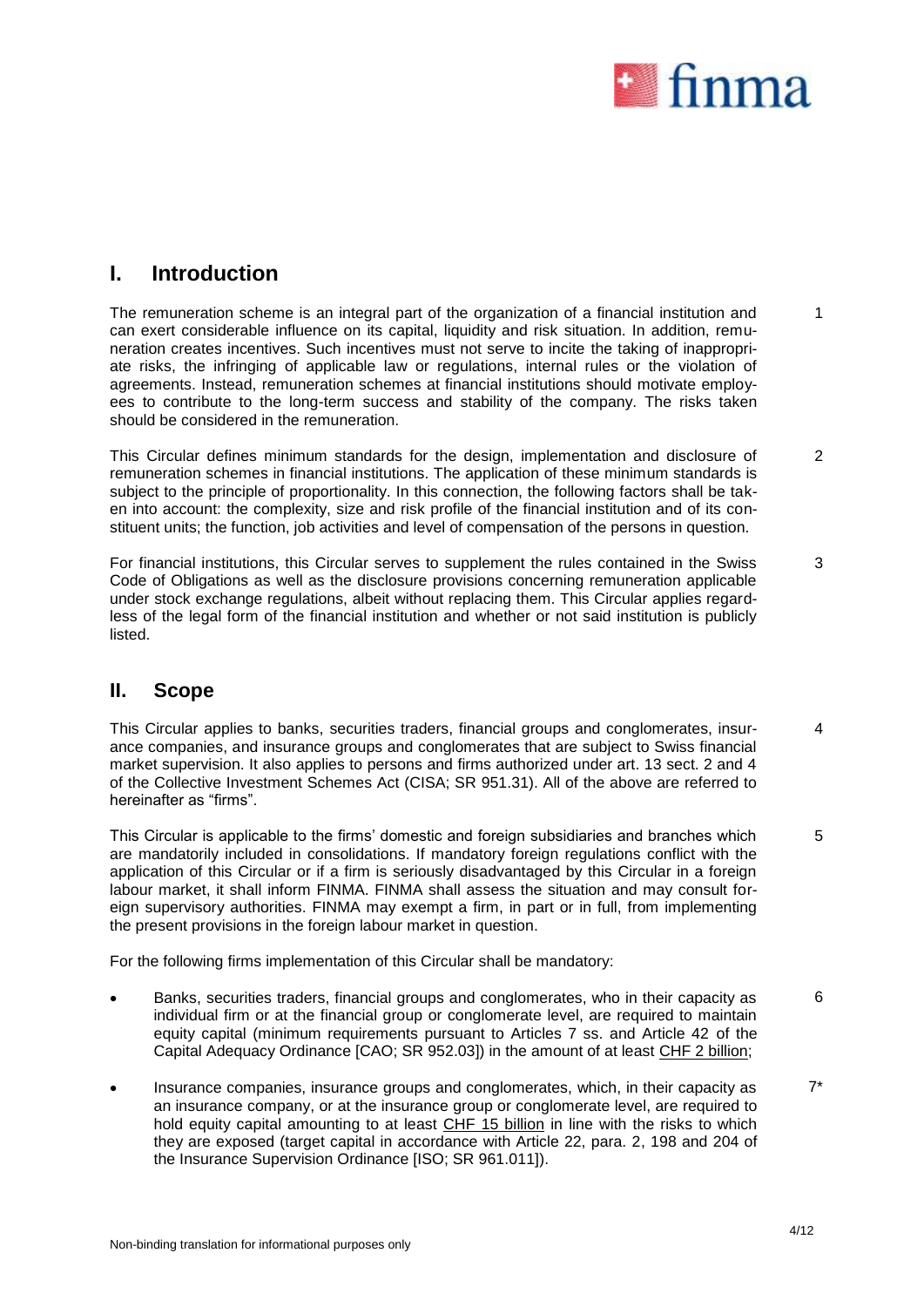

For the firms which do not meet the threshold values set out in margin nos. 6 and 7, implementation of the present Circular shall not be mandatory. It is, however, recommended that they take the principles of this circular into account for their remuneration schemes as best practice guidelines. 8

In justified cases, FINMA may require a firm which does not meet the threshold values set out in margin nos. 6 and 7 to implement some or all of the provisions hereof. This may be appropriate, for example, in light of the firm's risk profile, its business activities or its business relationships, or where its remuneration scheme entails inappropriate risks. 9

This Circular applies to all persons who are employed by a firm or by an affiliate of such firm and who are remunerated for work performed in respect of the firm. The circular also applies to persons entrusted with the executive management ("senior management") and to persons responsible for the overall direction, oversight and control ("Board of Directors"). It does not apply, however, to the remuneration of associates of the firm who are wholly liable in their personal capacity, nor to persons who directly or indirectly hold at least 10 percent of the firm's capital. 10

## **III. Definitions**

## **Total remuneration:**

The totality of any monetary value which the firm distributes to a person directly or indirectly for the work performed for the firm, e.g. in the form of cash payments, non-cash benefits, disbursements which create or increase rights to social security benefits, pensions, shares or other allocation of shareholding rights as well as the forgiving, extinguishing or renunciation of any claims or debts. 11

### **Variable remuneration:**

Any part of the total remuneration the granting or the amount of which is at the discretion of the firm or which is contingent on fulfilment of predefined conditions. This includes remuneration contingent on performance or meeting certain targets such as brokerage fees or commissions. Sign-on payments or severance payments also fall within the scope of the definition of variable remuneration. 12

### **Sign-on payment:**

Remuneration which is agreed on the conclusion of an employment agreement to be paid or be due once. Also deemed to constitute a sign-on payment shall be compensation for benefits foregone vis-à-vis a previous employer. 13

## **Severance payment:**

Remuneration which is agreed in connection with the termination of an employment relationship. 14

### **Total pool:**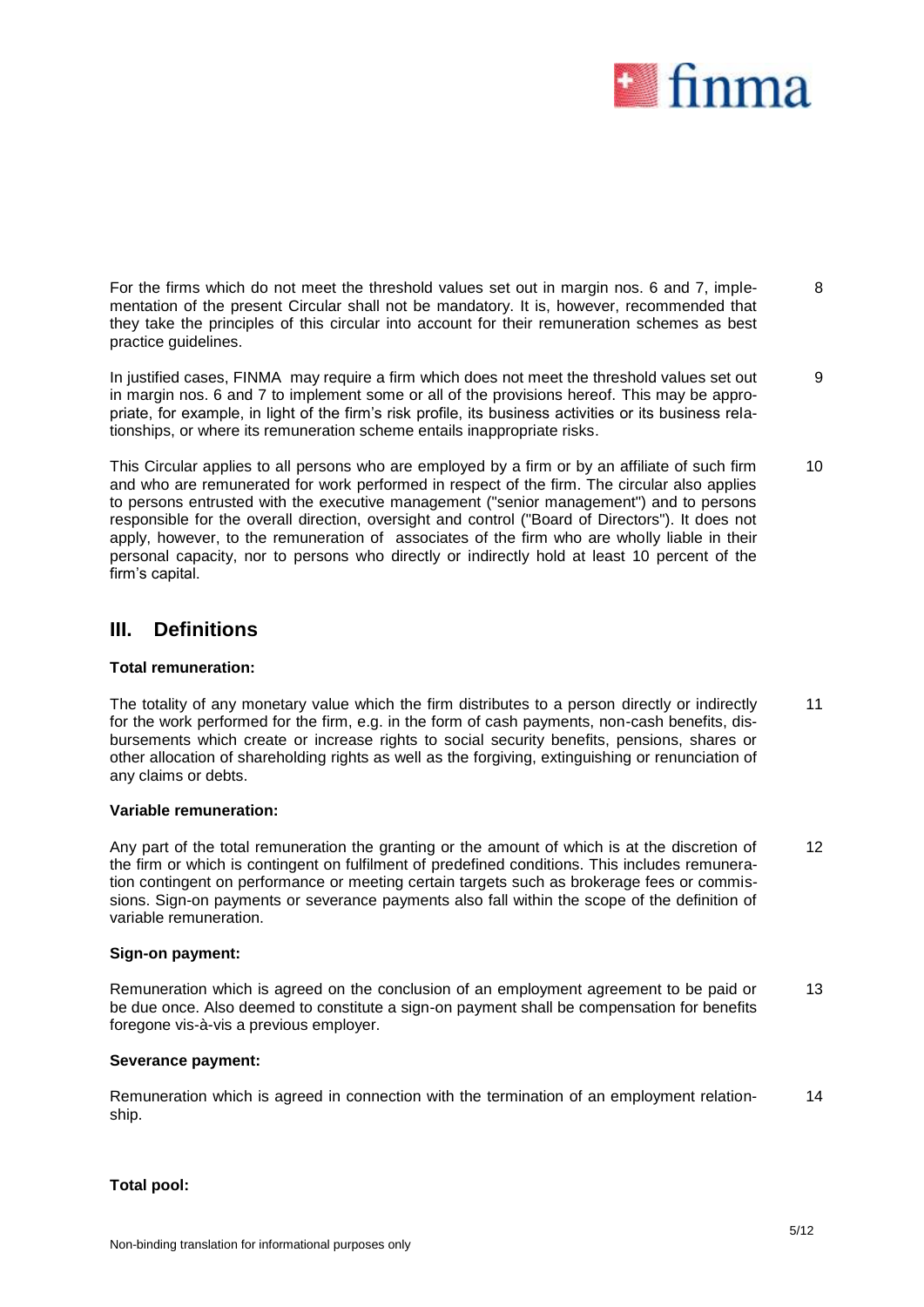

The sum of all variable remuneration which a firm allocates for a given financial year, regardless of its form, the time of allocation and payment, or any conditions or restrictions to which it may be subject. It includes any such amount allocated whether or not is contractually binding, vested or non-vested. Any sign-on or severance payments provided during the financial year concerned are to be attributed to the total pool. 15

## **IV. Principles**

Principle 1: The Board of Directors is responsible for the design and implementation of a remuneration policy and issues the rules relating thereto 16

The Board of Directors shall design the remuneration policy of the firm and, in its capacity as the organ responsible for the overall direction, supervision and control of the firm, shall be responsible for its implementation. 17

Towards this end, the Board of Directors shall issue remuneration rules that cover all persons employed by the firm and that comply with the principles and provisions set out herein. It shall review these rules regularly. 18

The Board of Directors can in principle adopt an existing group-wide remuneration scheme provided such scheme conforms to the provisions of this Circular. 19

The Board of Directors shall approve the remuneration of senior management as well as the total pool of the firm. 20

Depending on the size and structure of the firm or the complexity of its remuneration scheme, the Board of Directors shall establish a remuneration committee. Said committee shall ensure the Board of Directors has impartial and competent advice at its disposal. 21

The Board of Directors shall take all necessary steps to be kept regularly informed of the operational implementation of the remuneration rules and of how remuneration is developing at the firm. 22

#### Principle 2: The remuneration scheme is simple, transparent, implementable, and oriented towards the long term 23

The remuneration scheme should be understandable and justifiable. The elements of the remuneration scheme shall be clearly communicated to the persons concerned. 24

The remuneration scheme shall ensure a sufficient degree of continuity. It is to be designed in such a manner that it is acceptable irrespective of the firm's actual business performance. 25

The firm shall ensure that contractual agreements are in conformity with the requirements of this Circular and of the firm's own remuneration rules. To the extent necessary, existing agreements should be amended accordingly. 26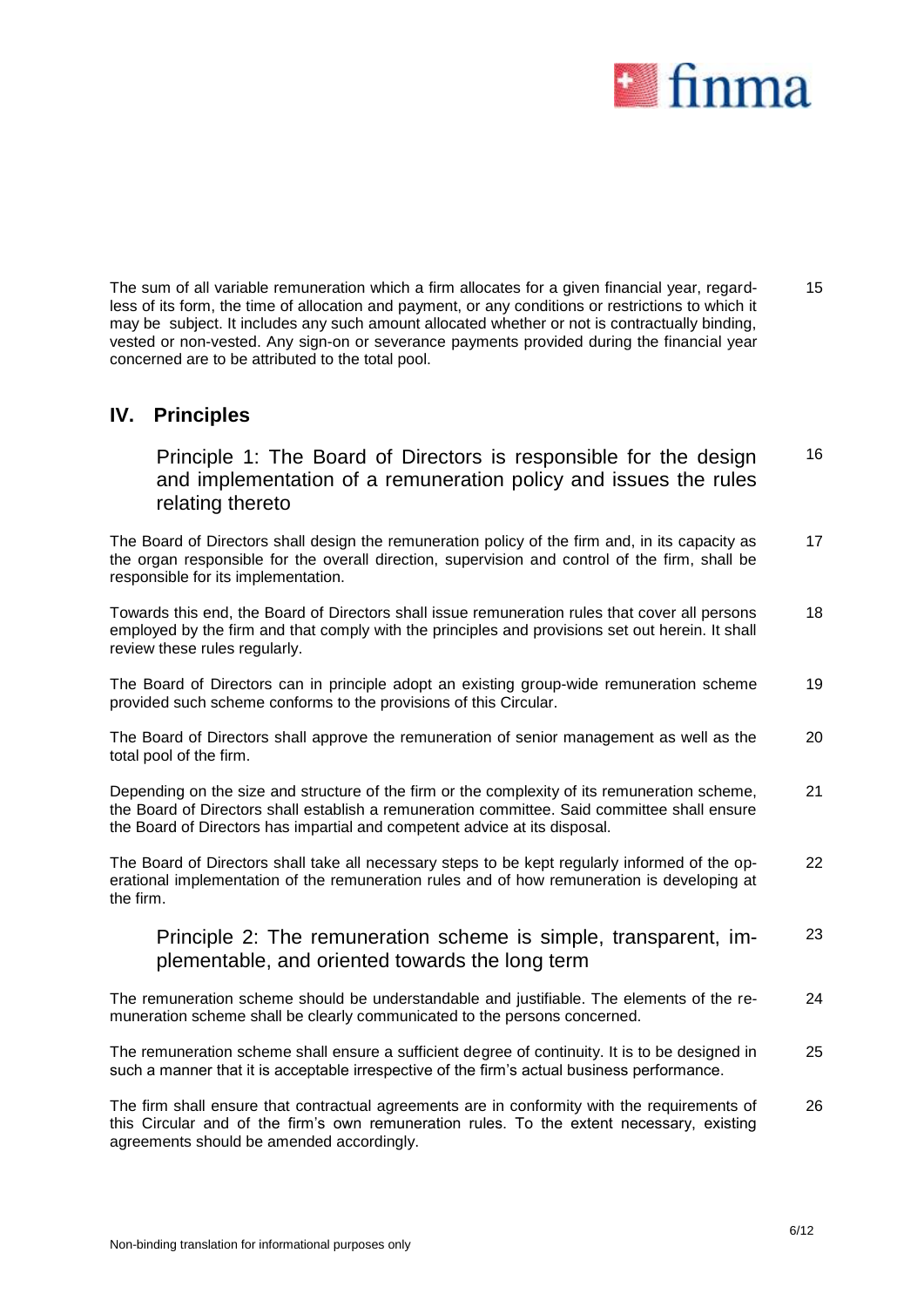

### Principle 3: The firm's independent control functions and experts are involved in designing and applying the remuneration policy and rules 27

The design and implementation of the remuneration scheme should be carried out in an impartial and objective manner. Human resources experts and control functions (e.g. risk management or compliance) should be involved to ensure a consistent design and implementation of the remuneration scheme across all business lines of a firm. 28

The Board of Directors shall ensure, at reasonable intervals, that an impartial body, (e.g. internal audit) review whether the design and implementation of the remuneration scheme is in compliance with the Board of Director's remuneration policy and the requirements of this Circular. 29

### Principle 4: The structure and level of total remuneration is aligned with the firm's risk policies and designed so as to enhance risk awareness 30

In the context of this Circular, risk is defined as any risk that the firm bears in the course of its business activities. These risks include, in particular, market, credit and liquidity risk, underwriting risk, operational risk (including legal and compliance risk) as well as reputational risk. 31

The more strategic or operational responsibility a person has, the more her/his remuneration needs to take into account the risks such persons takes or is responsible for. 32

All significant risks attributable to a person's sphere of influence must be considered in this context. This also covers risks which arise in the organizational units under her/his responsibility. 33

Risks, the size and probability of occurrence of which are difficult to assess in advance, must also be considered to the extent reasonable. 34

The relevant risk assessment should be undertaken and monitored by the units responsible for the firm's risk control. 35

Neither the nature of the remuneration nor the criteria applicable for its allocation must create any incentive for taking inappropriate risks or for violating applicable law, regulations, internal rules or agreements. 36

Risks are inappropriate, in particular, if they: 37

- are not consistent with the strategic or operational objectives and risk capacity of the firm;
- cannot be properly managed or controlled with the existing organization, procedures and employees;
- may unfairly disadvantage the firm's stakeholders, including its customers.

The remuneration instruments, the proportion of variable remuneration to total remuneration 38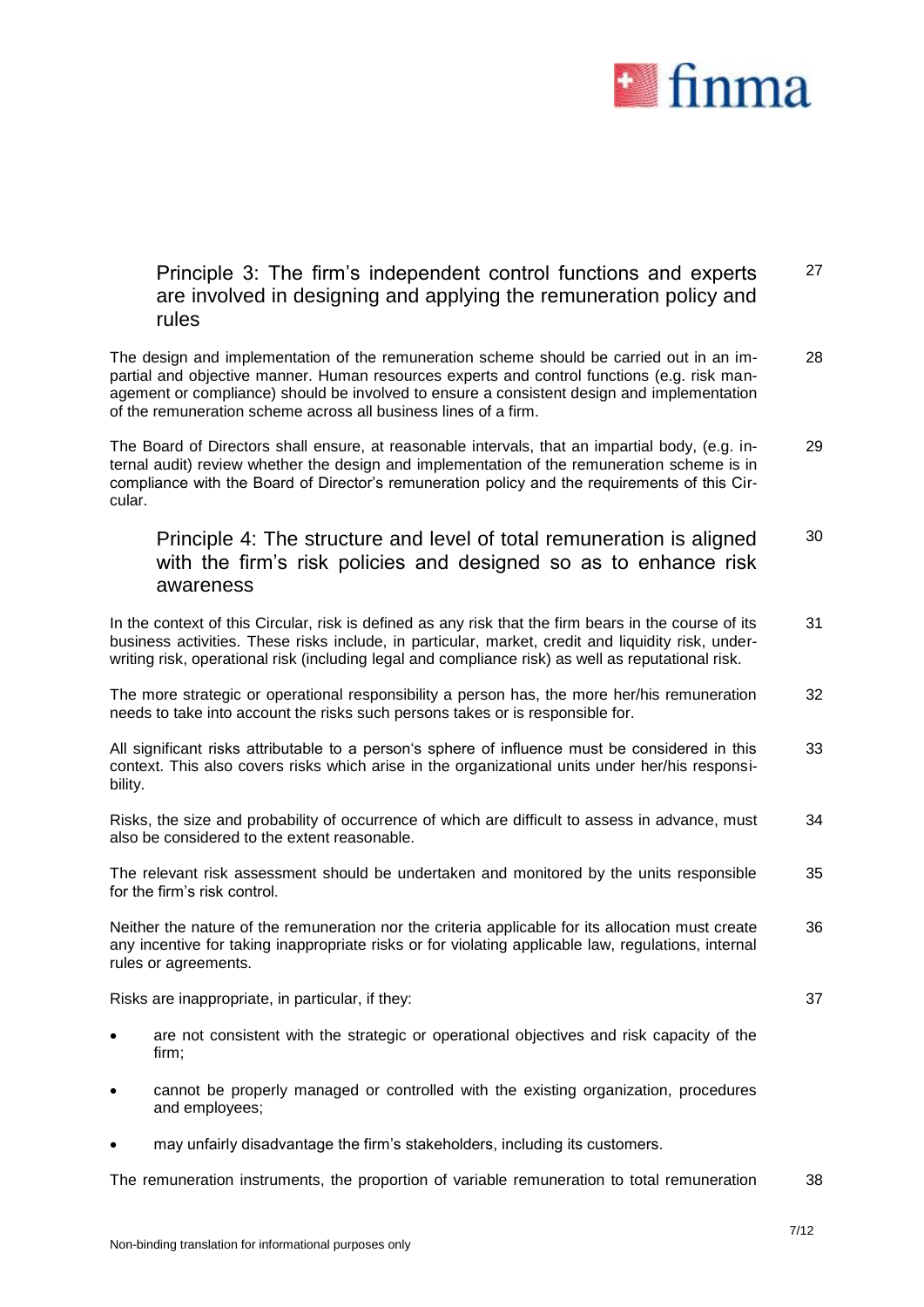

and the relationship between immediate and deferred remuneration are to be designed in line with the requirements of this principle.

#### Principle 5: Variable remuneration is funded through the long-term economic performance of the firm 39

Variable remuneration is to be incorporated into capital and liquidity planning. It must not be allowed to jeopardize the attainment of capital targets. 40

The size of the total pool shall depend on the long-term performance of the firm. For this purpose, the profit sustainability as well as the risks borne are to be taken into account. The entirety of any capital costs, including the costs of equity capital, is to be considered in a comprehensive manner. The capital costs shall reflect the risk profile of the firm. 41

If results are poor, the total pool is to be reduced or omitted completely. 42

The models and processes which a firm uses to determine variable remuneration at the level of the firm as a whole or at the level of its units shall be in accordance with the business strategy and risk policies of the firm. 43

#### Principle 6: Variable remuneration shall be granted according to sustainable criteria 44

The allocation of variable remuneration to individual units and persons shall depend on sustainable and justifiable criteria that reflect the firm's business and risk policies. 45

A serious violation of internal rules or external provisions shall result in a reduction or forfeiture of variable remuneration. 46

Sign-on and severance payments are only to be granted in justified cases. They must be governed by the remuneration rules of the firm. Those payments above an amount set in the remuneration rules are to be approved by the Board of Directors. 47

#### Principle 7: Deferrals link remuneration with the future development of performance and risk 48

To the extent required in light of its risk profile, a firm shall defer payment of part of the remuneration. 49

Deferred remuneration is remuneration that the beneficiary is entitled to freely dispose of only after expiry of a certain time period and the value of which is subject to change during this time period. 50

Deferred remuneration is to be designed in such a way that it takes into account the business strategy and risk policies of the firm. It shall be structured in such a way so as promote optimally the risk awareness of the beneficiaries and encourage them to operate the business in a sustainable manner. 51

The time period should be based on the time horizon of the risks the beneficiary is responsible for. For members of senior management and persons with relatively high total remuneration, 52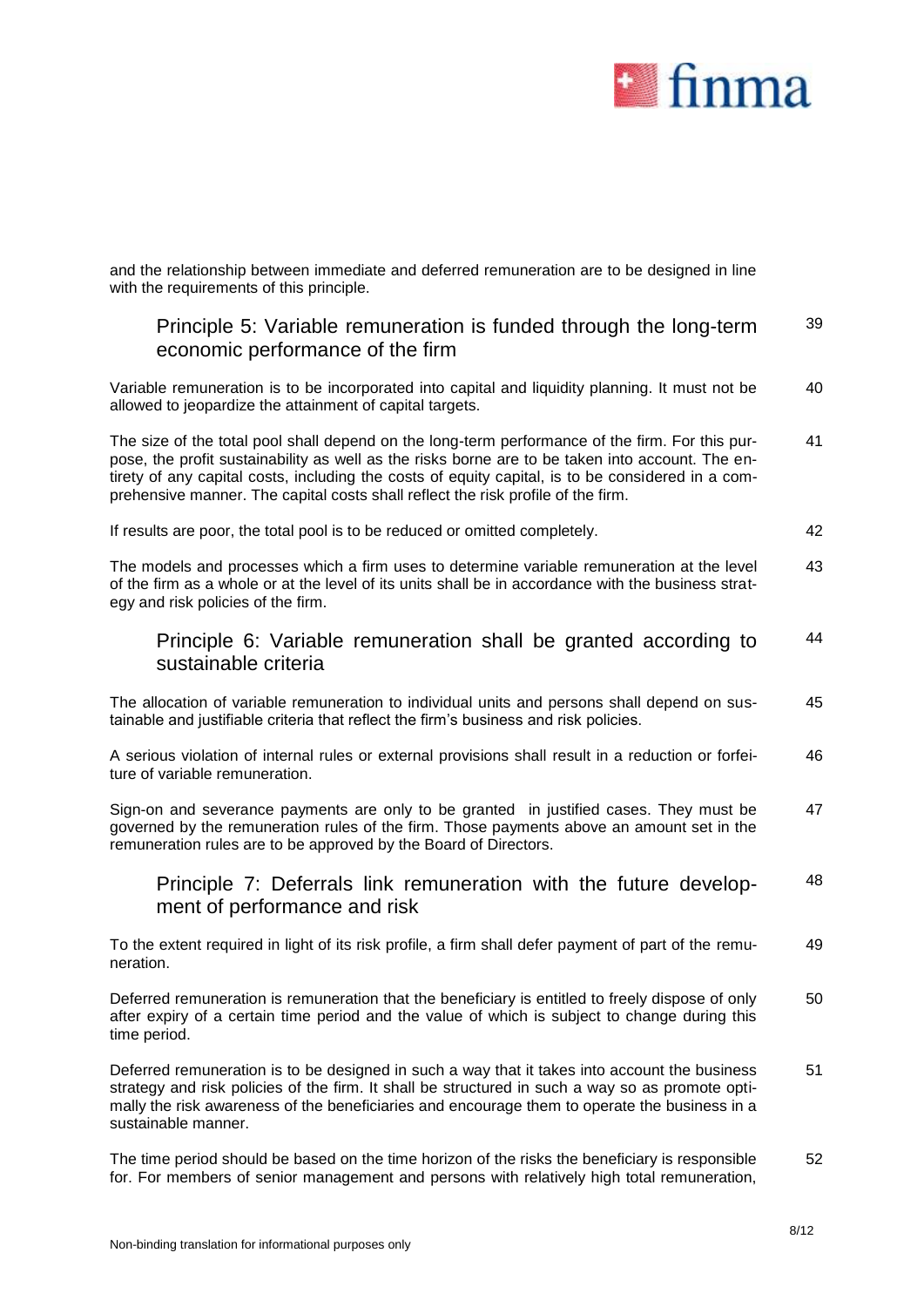

as well as persons whose activities have a significant influence on the risk profile of the firm, the time period should last at least three years. Any definitive vesting of the remuneration within the time period in question shall take place, at most, on a pro-rata basis.

The greater the responsibility of a beneficiary and the greater her/his total remuneration, the greater the percentage of her/his remuneration that shall be deferred. For members of senior management, for persons with relatively high total remuneration and for persons whose activities have a significant influence on the risk profile of the firm, a significant percentage of remuneration is to be subject to deferred payment. A person may receive remuneration without deferral to the extent a deferral is not appropriate or reasonable in light of such person's function or amount of total remuneration. 53

Any changes in value of deferred compensation during the time period in question shall be symmetrical to the development of clearly defined and objective assessment criteria, which shall take ample account of earnings, expenditures and capital costs or shall depend on the value of the company. Negative developments of such assessment criteria must lead to a considerable reduction in value of the deferred compensation up to a total forfeiture. If positive developments of the assessment criteria lead to an increase in value of the deferred compensation, such increase must not be disproportional to the potential reduction in value or the assessment criteria themselves. 52

Where this promotes risk awareness and sustainability and is appropriate, the company should structure its compensation policy and rules so as to make it possible to cancel deferred remuneration in whole or in part where losses have been generated in the area of responsibility of the person concerned. 55

In the event of poor business performance, in particular in the case of losses recorded in the annual financial reporting, the allocation of variable remuneration which is not subject to deferral shall be reduced to a minimum. 56

#### Principle 8: Control functions are remunerated in a way so as to avoid conflicts of interest 57

Control functions within the meaning of this principle include all persons responsible for quantitative or qualitative risk management or risk control, legal, compliance, actuarial, internal audit or internal control systems. 58

Remuneration schemes for control functions may not create incentives that lead to conflicts of interest with the tasks of these functions. The calculation of variable remuneration of these persons must not be directly dependent on the performance of the business units, specific products, or transactions these persons monitor. 59

Total remuneration of the control functions must be sufficient in order to attract qualified and experienced persons. 60

Principle 9: The Board of Directors shall report annually on the implementation of the remuneration policy 61

As part of the annual reporting, the Board of Directors shall prepare a remuneration report. In said report it shall explain the implementation of the remuneration policy and rules. 62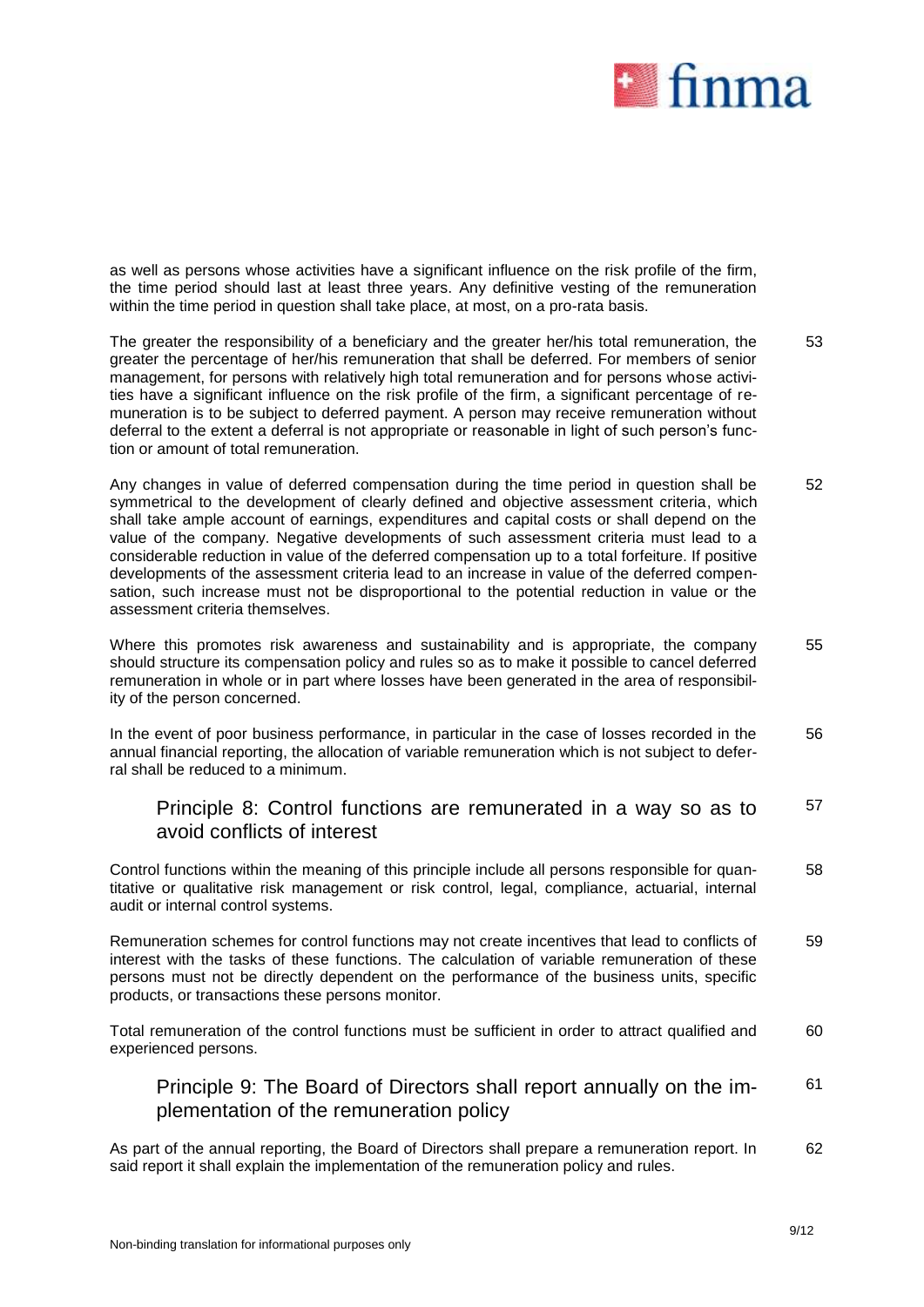

The remuneration report shall address the following matters:

|           |                                                                                                                                                                                                                                       | the most important design characteristics and functioning of the remuneration scheme                                                                                                                                                                                                                                                                                                                     | 63 |  |  |  |  |  |  |  |
|-----------|---------------------------------------------------------------------------------------------------------------------------------------------------------------------------------------------------------------------------------------|----------------------------------------------------------------------------------------------------------------------------------------------------------------------------------------------------------------------------------------------------------------------------------------------------------------------------------------------------------------------------------------------------------|----|--|--|--|--|--|--|--|
|           | as well as responsibilities of those involved in managing and implementing the scheme<br>and the applicable procedures;                                                                                                               |                                                                                                                                                                                                                                                                                                                                                                                                          |    |  |  |  |  |  |  |  |
| $\bullet$ |                                                                                                                                                                                                                                       | the design, assessment criteria, valuation principles and valuation of the remuneration<br>instruments used;                                                                                                                                                                                                                                                                                             | 64 |  |  |  |  |  |  |  |
|           | the following information on compensation for the financial year (excluding charges and<br>credits that derive from remuneration for previous financial years), broken down by in-<br>strument (cash payment, shares, options, etc.): |                                                                                                                                                                                                                                                                                                                                                                                                          |    |  |  |  |  |  |  |  |
|           | $\circ$                                                                                                                                                                                                                               | the total amount of total remuneration;                                                                                                                                                                                                                                                                                                                                                                  | 65 |  |  |  |  |  |  |  |
|           | $\circ$                                                                                                                                                                                                                               | the amount of the total pool and number of beneficiaries;                                                                                                                                                                                                                                                                                                                                                | 66 |  |  |  |  |  |  |  |
|           |                                                                                                                                                                                                                                       | the sum of outstanding deferred remuneration broken down by instrument (cash pay-<br>ment, shares, options, etc.);                                                                                                                                                                                                                                                                                       | 67 |  |  |  |  |  |  |  |
| $\bullet$ |                                                                                                                                                                                                                                       | any charges and credits affecting net income that derive from remuneration for previous<br>financial years;                                                                                                                                                                                                                                                                                              | 68 |  |  |  |  |  |  |  |
|           |                                                                                                                                                                                                                                       | with regard to senior management as well as persons whose activities have a signifi-<br>cant influence on the risk profile of the firm:                                                                                                                                                                                                                                                                  |    |  |  |  |  |  |  |  |
|           | $\circ$                                                                                                                                                                                                                               | the sum of all sign-on payments made during the financial year and the number of<br>beneficiaries;                                                                                                                                                                                                                                                                                                       | 69 |  |  |  |  |  |  |  |
|           | $\circ$                                                                                                                                                                                                                               | the sum of all severance payments made during the financial year and the num-<br>ber of beneficiaries.                                                                                                                                                                                                                                                                                                   | 70 |  |  |  |  |  |  |  |
|           |                                                                                                                                                                                                                                       | Disclosure of the remuneration report shall take place in accordance with the provisions gov-<br>erning publication of the annual report. Such disclosure shall in any event be made to FINMA.                                                                                                                                                                                                           | 71 |  |  |  |  |  |  |  |
|           |                                                                                                                                                                                                                                       | Principle 10: Any deviation from these principles is permissible only<br>in justified exceptional circumstances and must be disclosed                                                                                                                                                                                                                                                                    | 72 |  |  |  |  |  |  |  |
|           |                                                                                                                                                                                                                                       | The firm must justify the facts of any deviation from these principles and disclose these in<br>addition to those disclosures required under Principle 9. In addition to such justification, the<br>firm must disclose, in particular, the structure, form and amount of the remuneration which is<br>subject to deviation from these principles, as well as the business units or functions of the firm | 73 |  |  |  |  |  |  |  |

The provisions governing reporting and disclosure (margin nos. 61 to 71) must be observed in any case.

benefitting from this deviation.

74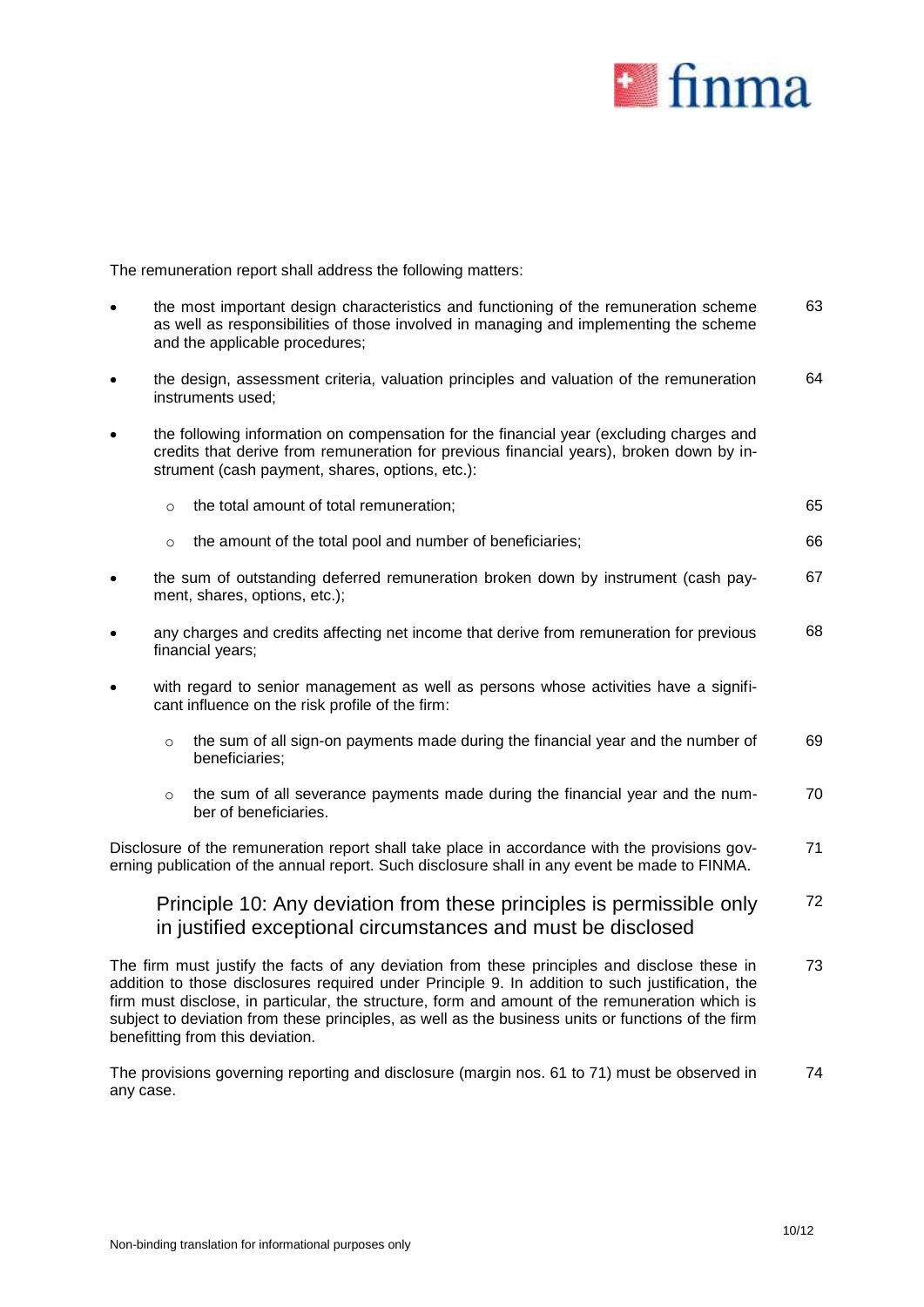

# **V. Implementation**

Each firm shall assess its implementation of this Circular and compliance therewith and shall report to FINMA by 30 April 2011 at the latest according to such instructions as FINMA shall promulgate. Such report shall be certified by the firm's external auditors. 75

FINMA reserves the right to inspect a firm in respect of compliance with the requirements of this Circular. It may do it either itself or with the assistance of third parties. Such measures shall be in lieu of a regular audit on the subject by the firm's external auditor. 76

FINMA may, in justified cases, place additional requirements on the remuneration scheme of a firm beyond those set out in this Circular. 77

FINMA may take measures against firms that derogate from the provisions of this Circular, including requiring them to maintain additional capital. 78

FINMA reserves the right to limit the variable remuneration that a firm can grant where this would clearly jeopardize the meeting of capital targets decreed or expected. 79

FINMA shall evaluate the effectiveness of this Circular, such as on the basis of the selfassessments by the firms or through additional investigations or benchmark analyses. Such evaluations shall serve for the further development of this Circular, which will also consider any policy developments on international level. 80

## **VI. Transitional provisions**

| The provisions of this Circular must be fully complied with as of 1 January 2011. |  |  |
|-----------------------------------------------------------------------------------|--|--|
|                                                                                   |  |  |

The disclosure requirements contained in margin nos. 65 to 71 first apply to the financial reporting for the 2010 financial year. 82

Should any existing mandatory obligations hinder a firm from complying fully with the provisions contained herein as of 1 January 2011, it shall prepare a binding time plan for implementation. 83